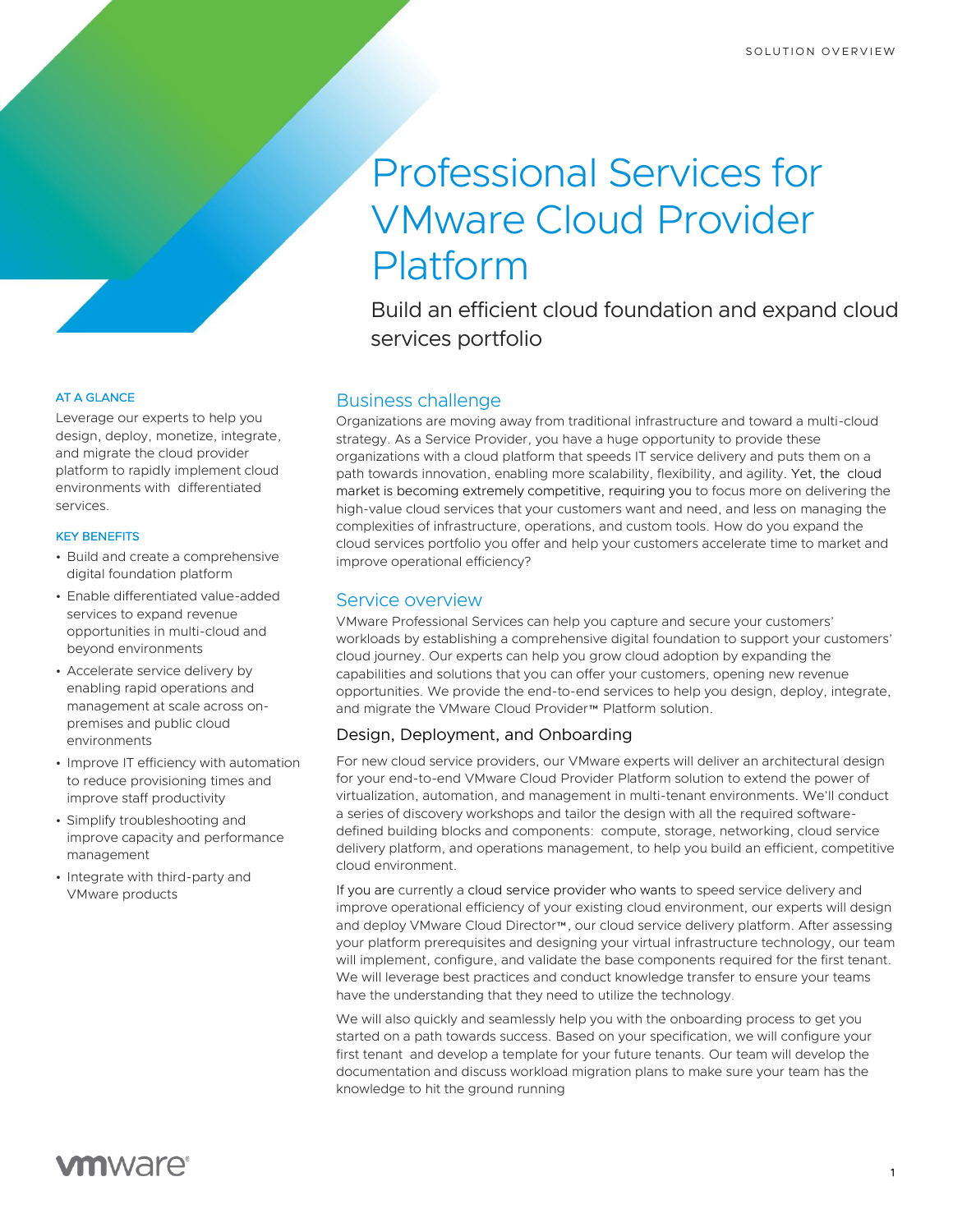# Cloud Services Monetization

The sooner you adopt and implement key capabilities and technologies into your cloud environment the sooner you can realize value from offering differentiated value-added services.

#### *Workload Migration*

Moving from on-premises to cloud can be a complicated process. For large scale workloads, our experts will conduct a series of workshops to design the recommended VMware HCX® architecture and deploy VMWare HCX to enable secure and seamless workload mobility and migration, enabling you to offer migration services to your tenants that help them avoid the cost and complexity of refactoring applications.

#### *Disaster Recovery*

Disasters can occur at any moment and leave businesses devastated by massive data loss. It's important to have a backup and recovery solution to restore your tenants' business-critical files and data. Our experts will design and implement a disaster recovery to the public cloud solution to protect the vApps between different virtual data centers within a VMware Cloud Director environment to ensure high service availability and business continuity. We can also implement a workload mobility solution for small to medium sized workloads to enable seamless migrations.

#### *Tenant Management*

Our experts will implement your existing VMware Cloud Director and VMware vRealize® Operations Manager™ platforms to enable your tenants to monitor their own workloads and to provide you with billing reports. We'll deploy your VMware Cloud Director and VMware NSX® management packs, configure the TenantApp appliance, and define basic pricing policies, giving your tenants better visibility and transparency into their service billing and usage.

#### *Kubernetes Services*

Kubernetes adoption continues to grow as more organizations increase their usage of containers for their microservices-based architectures. Our team will extend your cloud capability to include a Container-as-a-Service offering. We'll implement and configure the Container Service Extension within your VMware Cloud Director environment. This solution can be deployed with VMware PKS Enterprise or native containers.

VMware Professional Services can also help you design and deploy VMware Tanzu® Kubernetes Grid™, providing a unified platform for your VMs and containers to build, run, and manage your apps. With the tailored design, our experts will implement and customize your platform, enabling you to offer Kubernetes Clusters-as-a-Service, run and manage Kubernetes across multi-cloud environments, and simplify the way your tenants can create and deploy Tanzu Kubernetes Grid clusters through VMware Cloud Director.

### Third-Party Integrations

Our VMware team will help you build and integrate VMware Cloud Director platform with third-party solutions such as back-up, ITSM, load balancer, and autoscaling. We'll conduct workshops to identify software and hardware infrastructure requirements, understand environmental constraints, outline the integration design, and complete the installation and configuration. Our team will conduct knowledge transfer sessions with your teams to provide the adoption and operational guidance for the back-up, ITSM, load balancer, autoscaling third party integration solutions, improving your tenants' ability to operate effectively and expand additional services revenue opportunities.

We will develop a custom solution to integrate third-party backup solutions into your VMware Cloud Director environment to perform on-demand backups, restore operations, and policy-based backups, allowing you to protect your tenants' VMs.